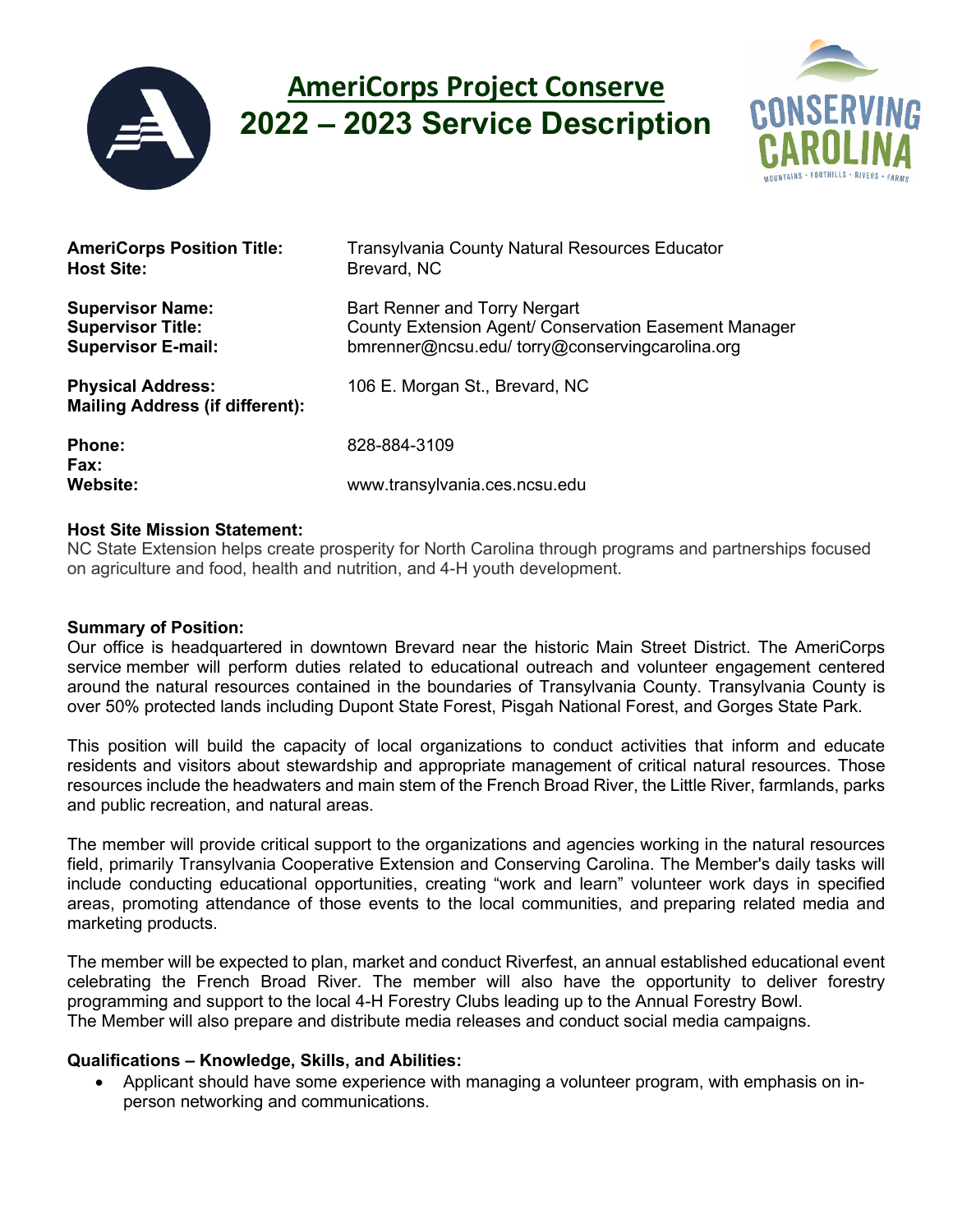- Applicant should have a college degree or working towards a degree in the fields of, but not limited to, natural resources management, biological sciences, non-profit management, public administration.
- Applicant should have some working knowledge of the Southern Appalachian region, Southeastern Forests, and the French Broad watershed.
- Eligible applicants must be at least 18 years of age, be a citizen, national, or lawful permanent resident alien of the United States, and consent to a criminal history check.
- Eligible applicants must be at least 18 years of age, be a citizen, national, or lawful permanent resident alien of the United States, and consent to a criminal history check.

## **Preferred Service Hours / Weekly Schedule:**

Monday through Friday 8:30AM to 5:00PM with some Saturdays

*PLEASE NOTE: In addition to fulfilling host site service responsibilities, all Project Conserve members are required to fully participate in team trainings, service projects and statewide AmeriCorps events. Project Conserve team events will occur approximately twice per month in locations throughout the service area and may require one or two overnight stays.*

# **Position Responsibilities and Duties:**

### **CONSERVATION EDUCATION (40%)**

- Support local 4-H programs and other educational initiatives, especially forestry river conservation programming.
- Write supplemental educational columns in local newspaper Transylvania Times Outdoors page
- Conduct and promote Cooperative Extension educational programming.
- Serve as lead for Riverfest 2023 (manual will be provided).

# **AT-RISK ECOSYSTEM IMPACTS & TRAILS (20%)**

- Stewardship support to the French Broad River Headwaters; a class A trout water, Eastern Hellbender habitat, and Appalachian Elk Toe Mussel habitat through workdays and educational presentations
- Member will plan volunteer work days supporting ecological restoration at several notable areas such as Tannery Park in Brevard, Bracken Mountain Trail, Estatoe Trail, and others.

#### **VOLUNTEER ENGAGEMENT (40%)**

• Design and implement volunteer work days at several sites including Tannery Park, Bracken Mountain, Estatoe Trail and French Broad River. This will include planning and management of all activities including safety meetings, task assignment, and clean up.

#### **ESSENTIAL FUNCTIONS**

**Equipment / Software Used**: Microsoft Office Suite, Google Suite, Social Media, Global Positioning Systems, Canoes and/or Kayaks, hand tools, (training available for power equipment).

**Physical Demands**: Must be able to lift 50 lbs, pilot a canoe or kayak, complete volunteer workdays such as invasive plant removal, occasional strenuous hiking, litter clean up, leading guided hikes. Other training opportunities will be provided.

**Transportation Needs**: Mileage for personal vehicle use will be reimbursed at the current IRS rate.

**Setting/Location of Service Activities**: Transylvania County, North Carolina is located in the Southern Blue Ridge Mountains, south and west of Asheville. The county is surrounded by public lands: Pisgah National Forest, Gorges State Park, Toxaway Gamelands, Dupont State Forest, Headwaters State Forest, and